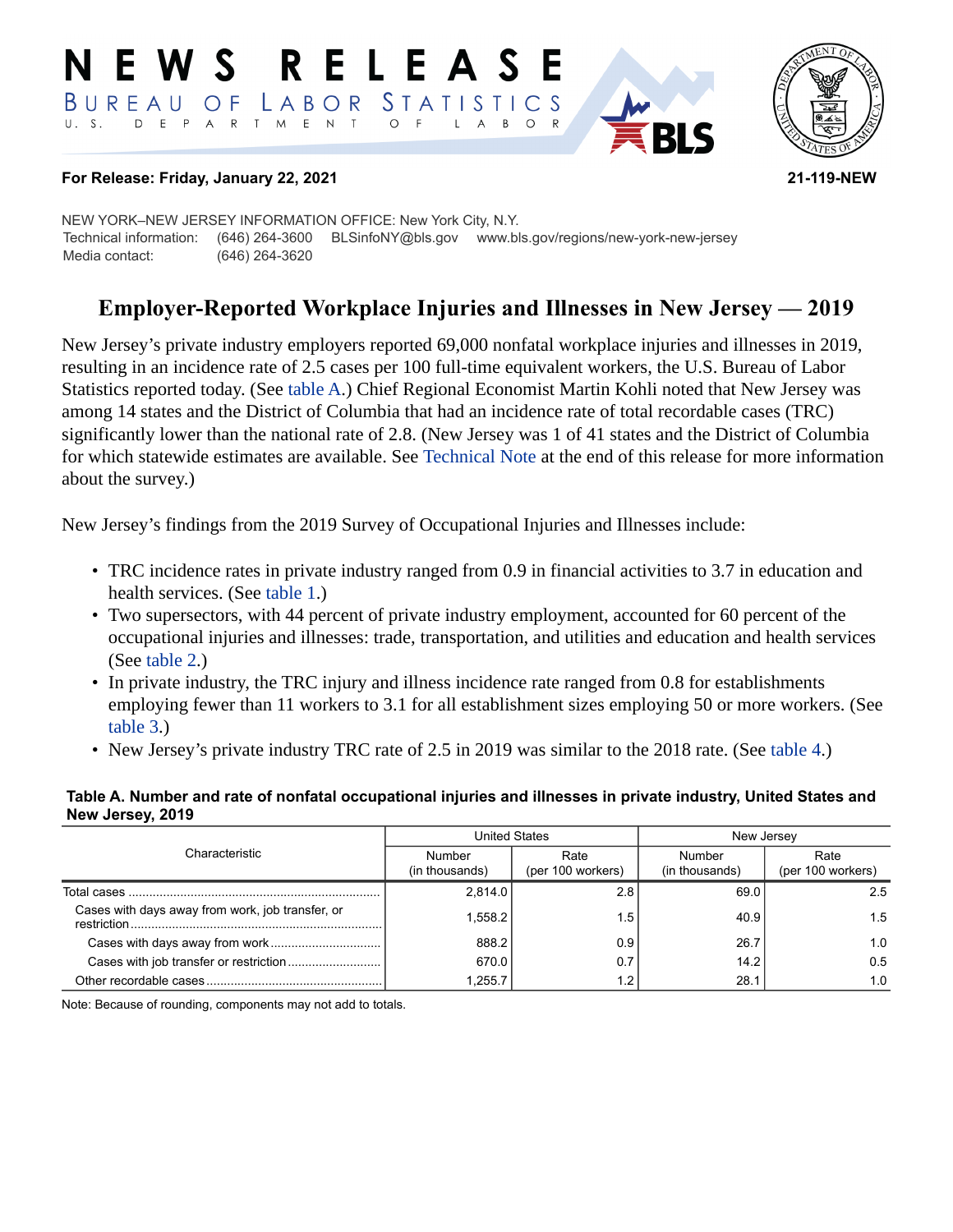## **Private industry injury and illness case types**

Of the 69,000 private industry injury and illness cases reported in New Jersey, 40,900 were of a more severe nature, involving days away from work, job transfer, or restriction—commonly referred to as DART cases. These cases occurred at a rate of 1.5 cases per 100 full-time workers. Sixty-five percent of the DART cases in New Jersey were incidents that resulted in at least one day away from work, compared to 57 percent nationally. Other recordable cases (those not involving days away from work, job transfer, or restriction) accounted for the remaining 28,100 cases in New Jersey, at a rate of 1.0. In comparison, the national rate for other recordable cases was 1.2.

In New Jersey, one private industry supersector—trade, transportation, and utilities—experienced a significant change in the TRC rate, with a decline from the previous year. No private industry supersector had a significant change in its DART incidence rate.

In 2019, approximately 66,900 (97.0 percent) of private industry recordable injuries and illnesses were injuries. Workplace illnesses accounted for an additional 2,100 recordable cases.

### **State and local government injury and illness cases**

In the state and local government sector in New Jersey, 20,500 injury and illness cases were reported in 2019, resulting in a rate of 5.1 cases per 100 full-time workers. Nationally, the rate was 4.6. Eighty percent of injuries and illnesses reported in New Jersey's public sector occurred among local government workers.

### **State estimates**

Private industry and public sector estimates are available for 41 participating states and for the District of Columbia for 2019. The private industry injury and illness rate was statistically higher in 20 states than the national rate of 2.8 cases per 100 full-time workers, lower in 14 states and in the District of Columbia, and not statistically different in 7 states. (See [chart 1](#page-2-1).) Caution should be taken when comparing rates among different states as some differences can be attributed to different industry composition within each state.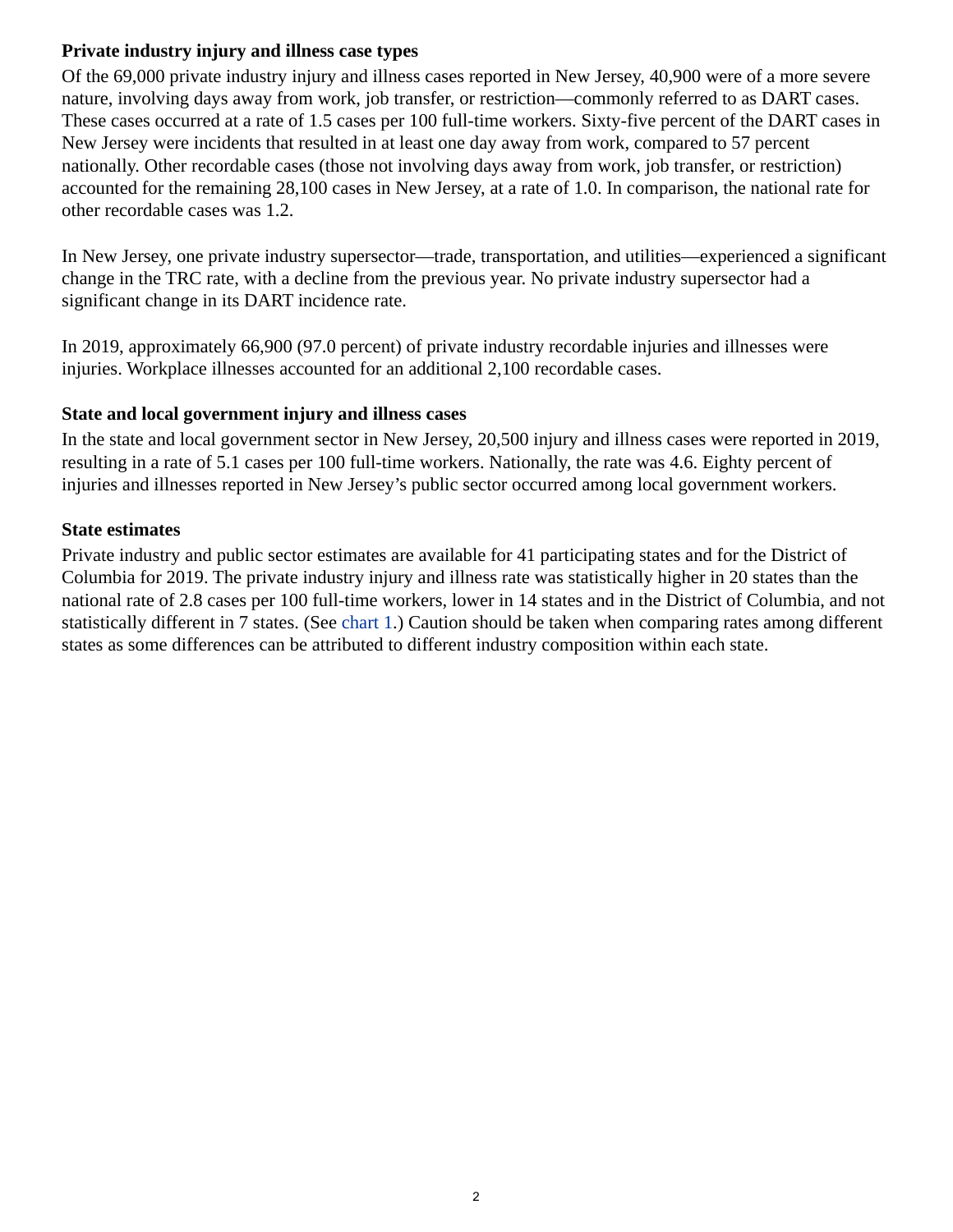### <span id="page-2-1"></span>Chart 1. State nonfatal occupational injury and illness measures of incidence rate significance, private industry, 2019



## **Coronavirus (COVID-19) Pandemic Impact on the Survey of Occupational Injuries and Illnesses**

Estimates in this news release are for reference year 2019. No changes in estimation procedures or outputs were necessary due to COVID-19. Additional information is available at [www.bls.gov/covid19/](https://www.bls.gov/covid19/effects-of-covid-19-on-workplace-injuries-and-illnesses-compensation-and-occupational-requirements.htm) [effects-of-covid-19-on-workplace-injuries-and-illnesses-compensation-andoccupational](https://www.bls.gov/covid19/effects-of-covid-19-on-workplace-injuries-and-illnesses-compensation-and-occupational-requirements.htm)[requirements.htm.](https://www.bls.gov/covid19/effects-of-covid-19-on-workplace-injuries-and-illnesses-compensation-and-occupational-requirements.htm)

### **Technical Note**

<span id="page-2-0"></span>The Survey of Occupational Injuries and Illnesses (SOII) is a Federal/State cooperative program that publishes estimates on nonfatal occupational injuries and illnesses. Each year, approximately 200,000 employers report for establishments in private industry and the public sector (state and local government). In-scope cases include work-related injuries or illnesses to workers who require medical care beyond first aid. See the Occupational Safety and Health Administration (OSHA) for the entire [recordkeeping guidelines.](https://www.osha.gov/recordkeeping/entryfaq.html) The SOII excludes all work–related fatalities as well as nonfatal work injuries and illnesses to the self–employed, to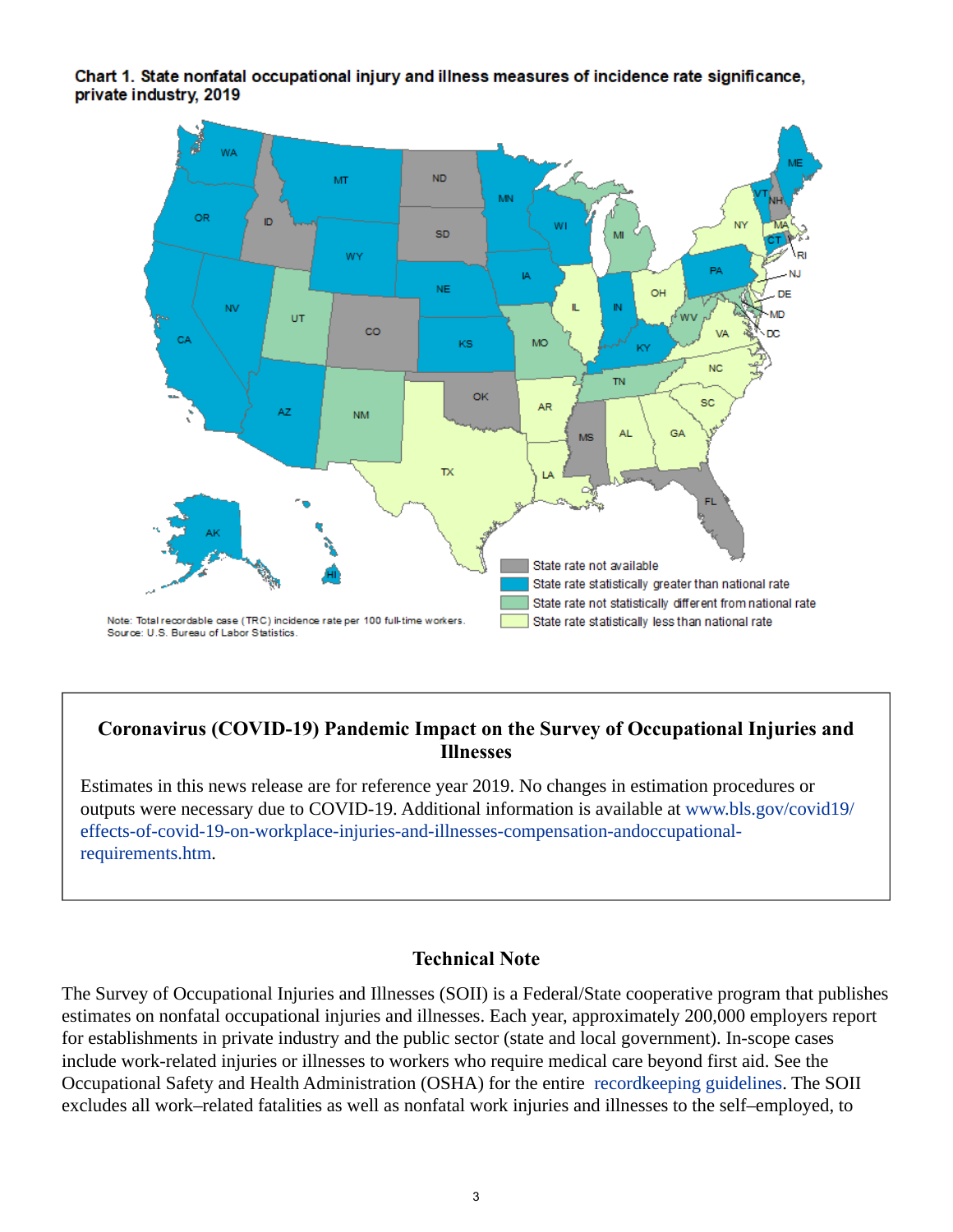workers on farms with 10 or fewer employees, to private household workers, to volunteers, and to federal government workers. For more information on the scope and sampling methodology see the [SOII Handbook](https://www.bls.gov/opub/hom/soii/home.htm) [of Methods.](https://www.bls.gov/opub/hom/soii/home.htm)

Additional occupational injury and illness data are available from our regional web page at [www.bls.gov/](https://www.bls.gov/regions/new-york-new-jersey/subjects.htm#tab-4) [regions/new-york-new-jersey/subjects.htm#tab-4](https://www.bls.gov/regions/new-york-new-jersey/subjects.htm#tab-4).

Information in this release will be made available to sensory impaired individuals upon request. Voice phone: (202)-691-5200; Federal Relay Service: (800)-877-8339.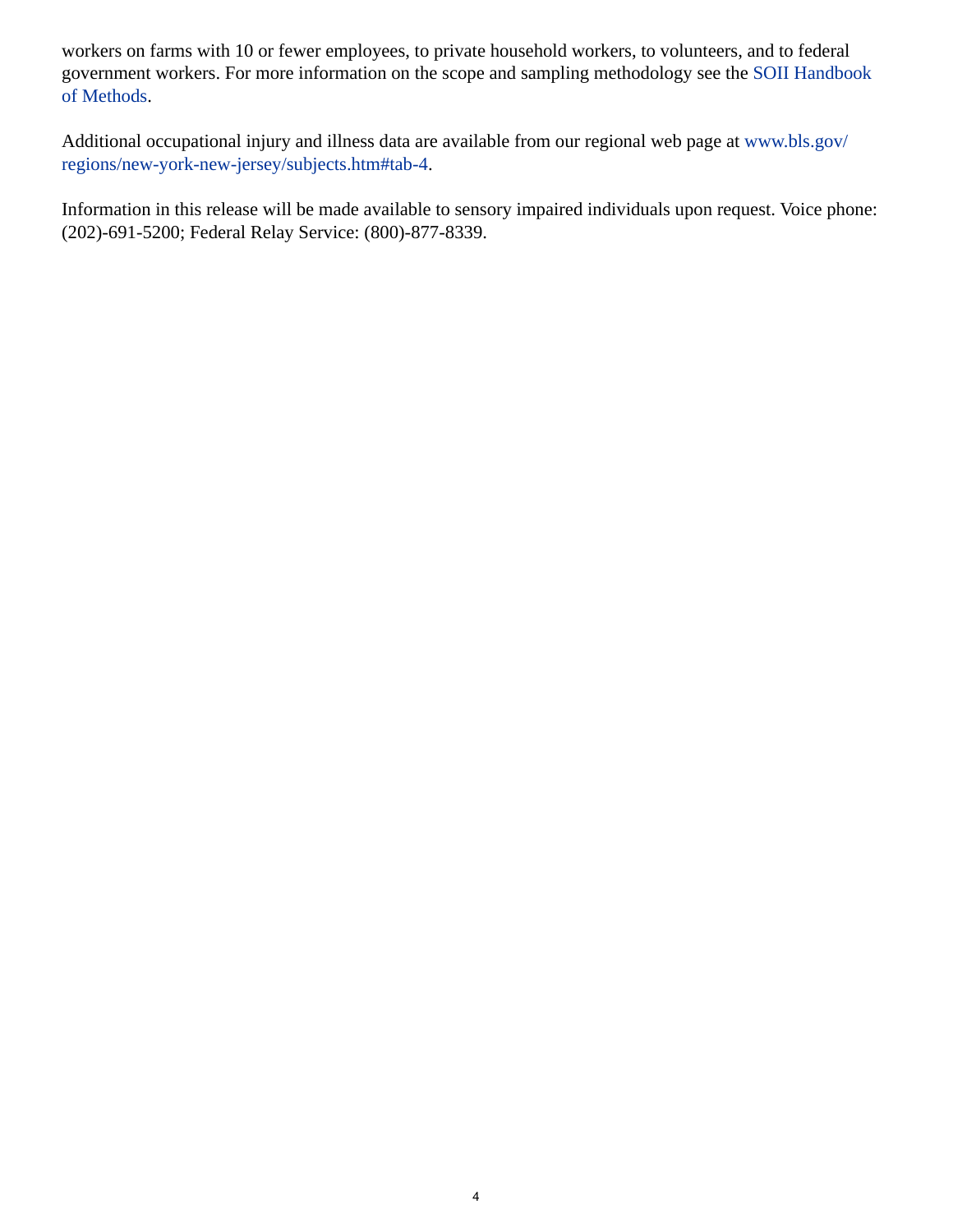### <span id="page-4-0"></span>**Table 1. Incidence rates of nonfatal occupational injuries and illnesses by industry sector and case type, New Jersey, 2019**

| Industry $(1)(2)(3)$                                | Total recordable |       | Cases with days away from work, job transfer, or<br>restriction |                                              |                           |  |  |
|-----------------------------------------------------|------------------|-------|-----------------------------------------------------------------|----------------------------------------------|---------------------------|--|--|
|                                                     | cases            | Total | Cases with days<br>away from<br>work $(4)$                      | Cases with job<br>transfer or<br>restriction | Other recordable<br>cases |  |  |
| All industries including state and local government | 2.8              | 1.7   | 1.1                                                             | 0.5                                          | 1.2                       |  |  |
|                                                     | 2.5              | 1.5   | 1.0                                                             | 0.5                                          | 1.0                       |  |  |
|                                                     | 2.7              | 1.8   | 1.1                                                             | 0.6                                          | 0.9                       |  |  |
|                                                     | 3.4              | 2.1   | 1.0                                                             | 1.1                                          | 1.4                       |  |  |
|                                                     | 2.3              | 1.6   | 1.3                                                             | 0.2                                          | 0.8                       |  |  |
|                                                     | 2.9              | 1.9   | 1.0                                                             | 0.8                                          | 1.0                       |  |  |
|                                                     | 2.5              | 1.4   | 0.9                                                             | 0.5                                          | 1.0                       |  |  |
| Trade, transportation, and utilities                | 3.3              | 2.3   | 1.5                                                             | 0.8                                          | 1.0                       |  |  |
|                                                     | 1.7              | 1.2   | 0.8                                                             | 0.4                                          | 0.5                       |  |  |
|                                                     | 0.9              | 0.3   | 0.2                                                             | 0.1                                          | 0.6                       |  |  |
| Professional and business services                  | 1.0              | 0.6   | 0.4                                                             | 0.1                                          | 0.4                       |  |  |
|                                                     | 3.7              | 1.9   | 1.1                                                             | 0.8                                          | 1.9                       |  |  |
|                                                     | 3.1              | 1.3   | 0.8                                                             | 0.5                                          | 1.7                       |  |  |
| Other services, except public administration        | 1.5              | 1.1   | 1.0                                                             | 0.1                                          | 0.4                       |  |  |
|                                                     | 5.1              | 2.9   | 2.2                                                             | 0.7                                          | 2.2                       |  |  |
|                                                     | 3.9              | 2.7   | 2.3                                                             | 0.4                                          | 1.1                       |  |  |
|                                                     | 5.5              | 3.0   | 2.2                                                             | 0.8                                          | 2.5                       |  |  |

<span id="page-4-1"></span>Footnotes:

(1) Excludes farms with fewer than 11 employees.

(2) Data for mining (Sector 21 in the North American Industry Classification System,) include establishments not governed by the Mine Safety and Health Administration (MSHA) rules and reporting, such as those in oil and gas extraction and related support activities. Data for mining operators in coal, metal, and nonmetal mining are provided to BLS by the Mine Safety and Health Administration, U.S. Department of Labor. Independent mining contractors are excluded from the coal, metal, and nonmetal mining industries. These data do not reflect the changes the Occupational Safety and Health Administration made to its recordkeeping requirements effective January 1, 2002; therefore estimates for these industries are not comparable to estimates in other industries.

(3) Data for employers in rail transportation are provided to BLS by the Federal Railroad Administration, U.S. Department of Transportation.

(4) Days-away-from-work cases include those that result in days away from work with or without job transfer or restriction.

Note: Because of rounding, components may not add up to totals. Dashes indicate data not available.

Incidence rates represent the number of injuries and illnesses per 100 full-time workers and were calculated as: (N/EH) x 200,000 where: N = number of injuries and illnesses; EH = total hours worked by all employees during the calendar year; and 200,000 = base for 100 equivalent full-time workers (working 40 hours per week, 50 weeks per year). Data are coded using the North American Industry Classification System (NAICS). For more information on the version of NAICS used in this year, see our Handbook of Methods concepts page: https://www.bls.gov/opub/hom/soii/concepts.htm.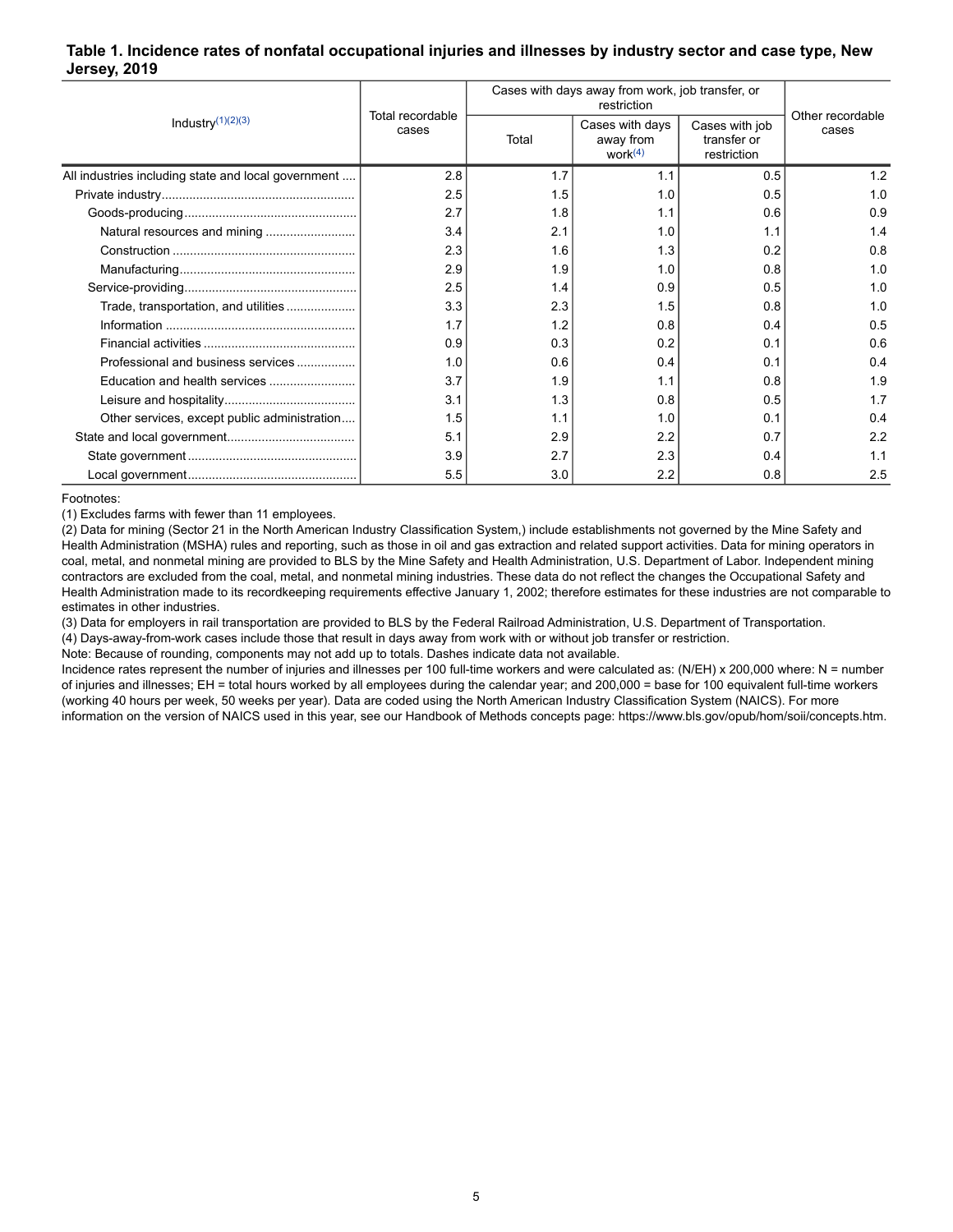#### <span id="page-5-0"></span>**Table 2. Numbers of nonfatal occupational injuries and illnesses by selected industries and case types, New Jersey, 2019 (numbers in thousands)**

| Industry $(1)(2)(3)$                                | Total recordable | Cases with days away from work, job transfer, or | Other recordable                           |                                              |       |
|-----------------------------------------------------|------------------|--------------------------------------------------|--------------------------------------------|----------------------------------------------|-------|
|                                                     | cases            | Total                                            | Cases with days<br>away from<br>work $(4)$ | Cases with job<br>transfer or<br>restriction | cases |
| All industries including state and local government | 89.5             | 52.7                                             | 35.6                                       | 17.0                                         | 36.8  |
|                                                     | 69.0             | 40.9                                             | 26.7                                       | 14.2                                         | 28.1  |
|                                                     | 10.6             | 7.0                                              | 4.5                                        | 2.5                                          | 3.6   |
| Natural resources and mining                        | 0.3              | 0.2                                              | 0.1                                        | 0.1                                          | 0.1   |
|                                                     | 3.3              | 2.2                                              | 1.9                                        | 0.4                                          | 1.1   |
|                                                     | 6.9              | 4.6                                              | 2.5                                        | 2.0                                          | 2.3   |
|                                                     | 58.4             | 33.9                                             | 22.2                                       | 11.7                                         | 24.5  |
| Trade, transportation, and utilities                | 23.9             | 16.5                                             | 11.0                                       | 5.5                                          | 7.4   |
|                                                     | 1.1              | 0.8                                              | 0.5                                        | 0.2                                          | 0.3   |
|                                                     | 2.1              | 0.8                                              | 0.6                                        | 0.2                                          | 1.3   |
| Professional and business services                  | 5.3              | 3.0                                              | 2.3                                        | 0.7                                          | 2.3   |
|                                                     | 17.2             | 8.6                                              | 4.9                                        | 3.7                                          | 8.6   |
|                                                     | 7.3              | 3.2                                              | 2.0                                        | 1.2                                          | 4.1   |
| Other services, except public administration        | 1.5              | 1.1                                              | 0.9                                        | 0.1                                          | 0.4   |
|                                                     | 20.5             | 11.8                                             | 8.9                                        | 2.9                                          | 8.7   |
|                                                     | 4.0              | 2.8                                              | 2.4                                        | 0.4                                          | 1.2   |
|                                                     | 16.5             | 9.0                                              | 6.5                                        | 2.5                                          | 7.5   |

<span id="page-5-1"></span>Footnotes:

(1) Excludes farms with fewer than 11 employees.

(2) Data for mining (Sector 21 in the North American Industry Classification System) include establishments not governed by the Mine Safety and Health Administration (MSHA) rules and reporting, such as those in oil and gas extraction and related support activities. Data for mining operators in coal, metal, and nonmetal mining are provided to BLS by the Mine Safety and Health Administration, U.S. Department of Labor. Independent mining contractors are excluded from the coal, metal, and nonmetal mining industries. These data do not reflect the changes the Occupational Safety and Health Administration made to its recordkeeping requirements effective January 1, 2002; therefore estimates for these industries are not comparable to estimates in other industries.

(3) Data for employers in rail transportation are provided to BLS by the Federal Railroad Administration, U.S. Department of Transportation.

(4) Days-away-from-work cases include those that result in days away from work with or without job transfer or restriction.

Note: Because of rounding, components may not add up to totals. Dashes indicate data not available. Data are coded using the North American Industry Classification System (NAICS). For more information on the version of NAICS used in this year, see our Handbook of Methods concepts page: https://www.bls.gov/opub/hom/soii/concepts.htm.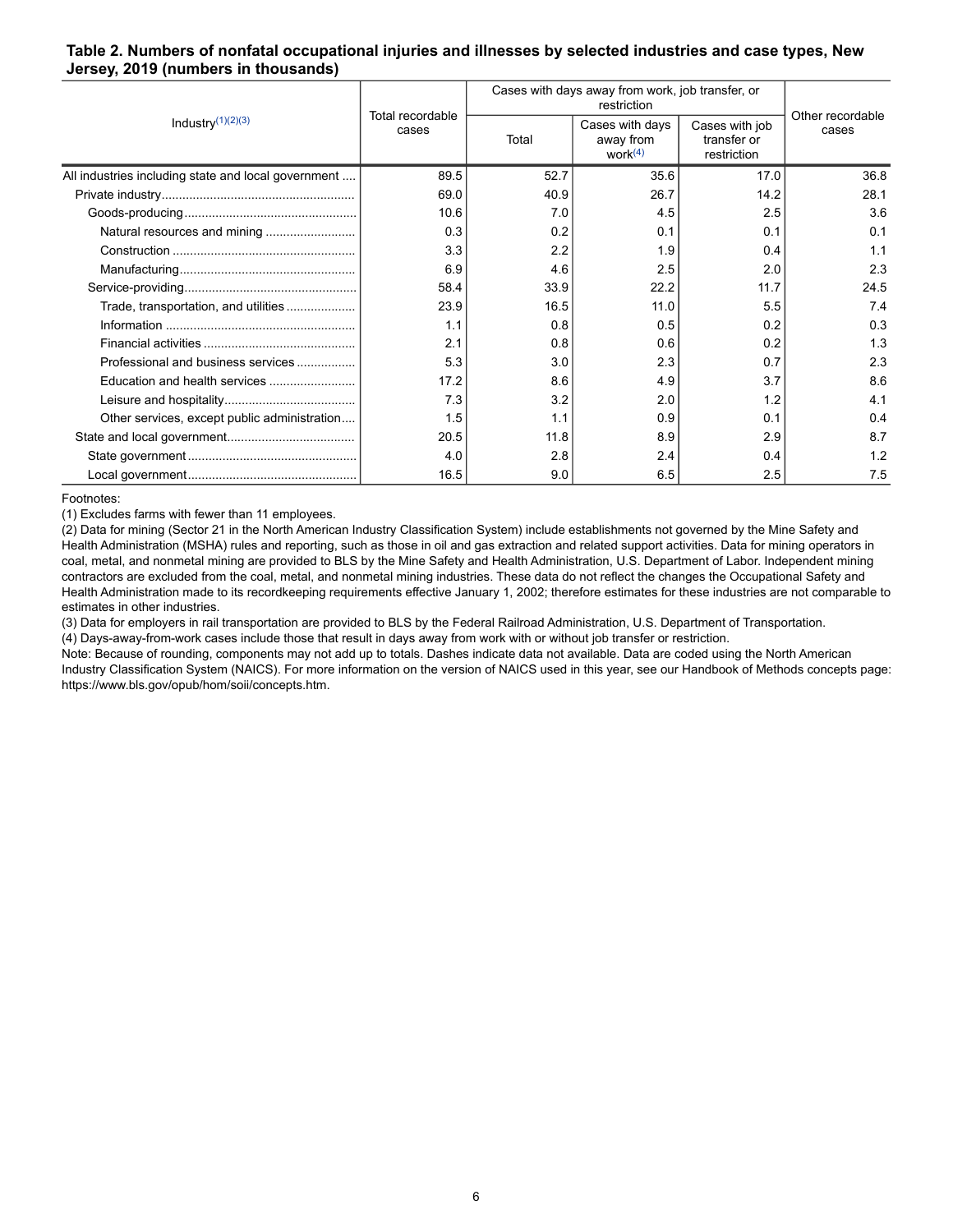#### <span id="page-6-0"></span>**Table 3. Incidence rates of nonfatal occupational injuries and illnesses by industry sector and employment size, New Jersey, 2019**

| Industry $(1)(2)(3)$                     | All            | Establishment employment size (workers) |          |           |            |               |
|------------------------------------------|----------------|-----------------------------------------|----------|-----------|------------|---------------|
|                                          | establishments | 1 to 10                                 | 11 to 49 | 50 to 249 | 250 to 999 | 1,000 or more |
| All industries including state and local | 2.8            | 0.8                                     | 2.2      | 3.3       | 3.6        | 3.5           |
|                                          | 2.5            | 0.8                                     | 2.1      | 3.1       | 3.1        | 3.1           |
|                                          | 2.7            | 1.0                                     | 3.1      | 3.3       | 2.7        | 0.8           |
| Natural resources and mining             | 3.4            | (4)                                     | 0.8      | 6.2       | 3.0        |               |
|                                          | 2.3            | 1.2                                     | 3.2      | 2.4       | 2.7        |               |
|                                          | 2.9            |                                         | 3.2      | 3.6       | 2.7        | 0.8           |
|                                          | 2.5            | 0.7                                     | 1.9      | 3.0       | 3.2        | 3.2           |
| Trade, transportation, and utilities     | 3.3            | 0.2                                     | 2.4      | 3.9       | 4.8        | 3.8           |
|                                          | 1.7            | (4)                                     | 4.7      | 2.1       | 1.0        | 0.2           |
|                                          | 0.9            |                                         | 1.3      | 1.0       | 0.5        | 0.6           |
| Professional and business services       | 1.0            |                                         | 1.4      | 1.5       | 0.6        | 0.5           |
| Education and health services            | 3.7            | 1.5                                     | 1.4      | 3.8       | 5.4        | 5.4           |
|                                          | 3.1            | 0.5                                     | 2.2      | 4.0       | 14.0       | 4.2           |
| Other services, except public            | 1.5            |                                         | 0.9      | 2.2       | 2.5        |               |
| State and local government               | 5.1            | 7.8                                     | 6.6      | 5.8       | 5.1        | 4.5           |
|                                          | 3.9            | (4)                                     | (4)      | 4.0       | 4.3        | 3.6           |
|                                          | 5.5            | 8.0                                     | 6.7      | 5.9       | 5.3        | 5.2           |

#### <span id="page-6-1"></span>Footnotes:

(1) Excludes farms with fewer than 11 employees.

(2) Data for mining (Sector 21 in the North American Industry Classification System) include establishments not governed by the Mine Safety and Health Administration (MSHA) rules and reporting, such as those in oil and gas extraction and related support activities. Data for mining operators in coal, metal, and nonmetal mining are provided to BLS by the Mine Safety and Health Administration, U.S. Department of Labor. Independent mining contractors are excluded from the coal, metal, and nonmetal mining industries. These data do not reflect the changes the Occupational Safety and Health Administration made to its recordkeeping requirements effective January 1, 2002; therefore estimates for these industries are not comparable to estimates in other industries.

(3) Data for employers in rail transportation are provided to BLS by the Federal Railroad Administration, U.S. Department of Transportation.

(4) Data do not meet publication guidelines.

Note: Because of rounding, components may not add to totals. Dashes indicate data not available.

Incidence rates represent the number of injuries and illnesses per 100 full-time workers and were calculated as: (N/EH) x 200,000 where: N = number of injuries and illnesses; EH = total hours worked by all employees during the calendar year; and 200,000 = base for 100 equivalent full-time workers (working 40 hours per week, 50 weeks per year). Data are coded using the North American Industry Classification System (NAICS). For more information on the version of NAICS used in this year, see our Handbook of Methods concepts page: https://www.bls.gov/opub/hom/soii/concepts.htm.